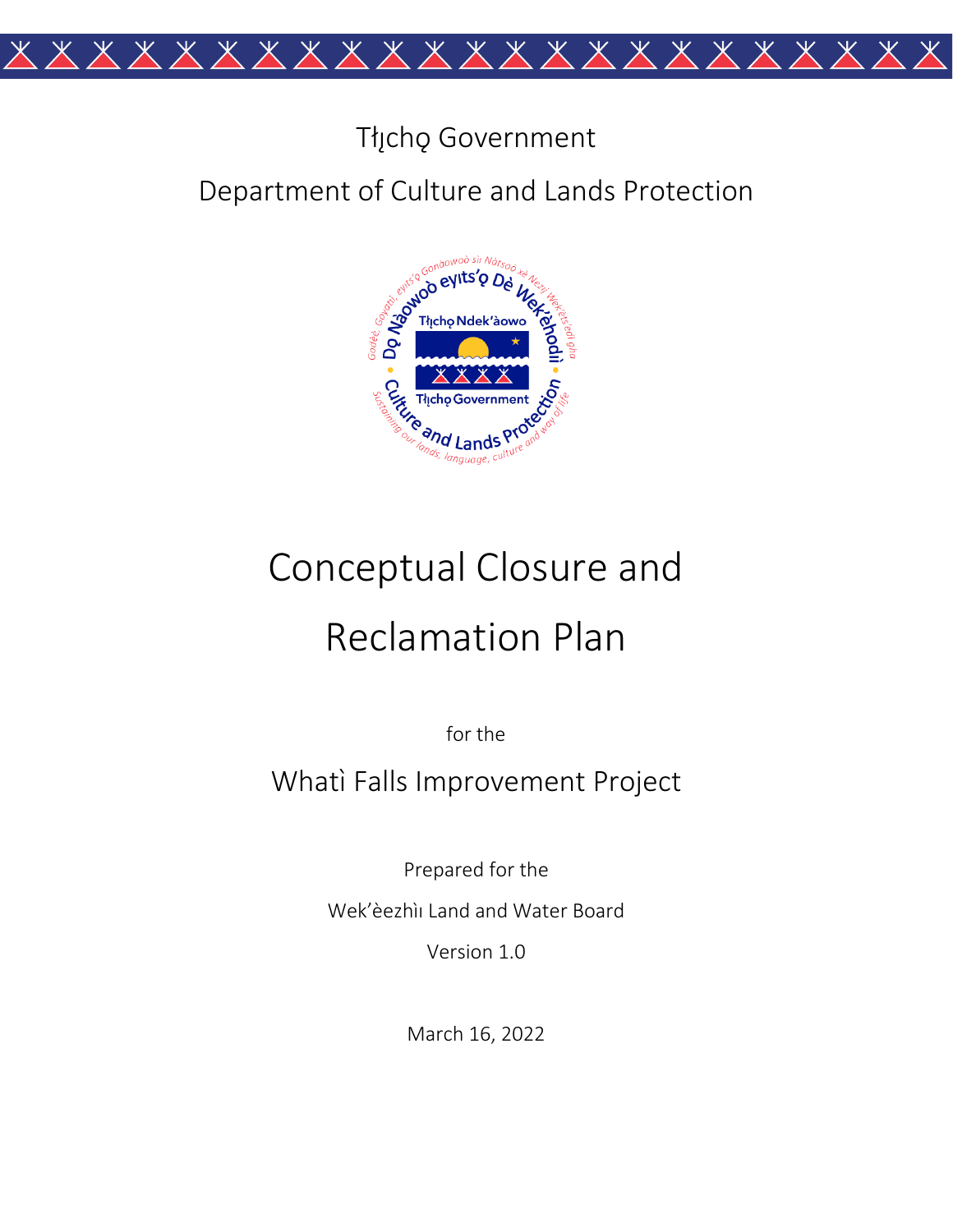## Contents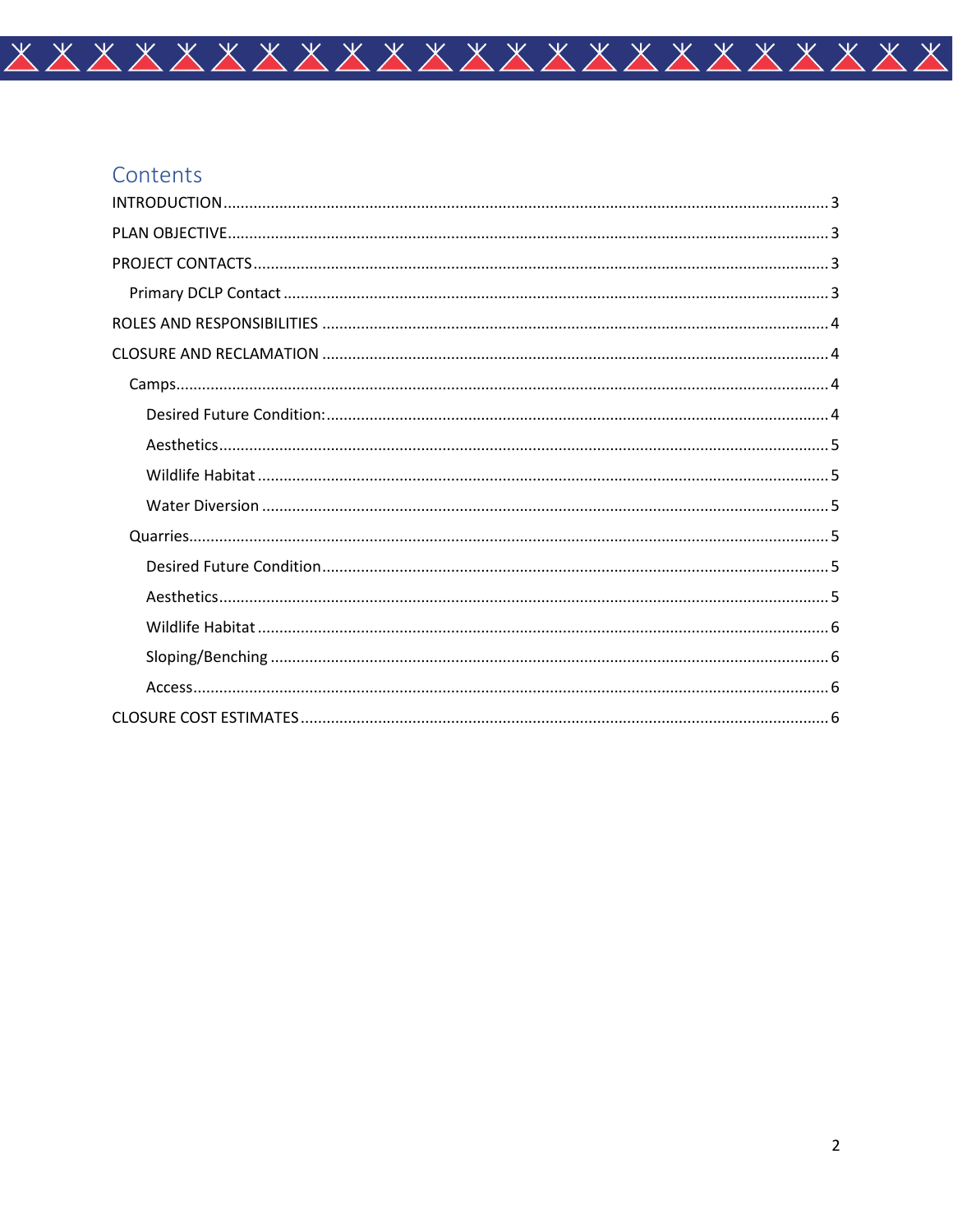

## <span id="page-2-0"></span>INTRODUCTION

This Conceptual Closure and Reclamation Plan (CCRP) has been developed for use by TIC/Kiewit personnel for the proposed Whatì Falls Improvement Project. The purpose of the CCRP is to describe the plans and procedures to be followed for abandonment or closure of camps and quarries that are no longer required for either construction or operation of the new Whatì Falls access road and day-use area. Revisions will be submitted to the WLWB for review and approval prior to those revisions becoming effective.

## <span id="page-2-1"></span>PLAN OBJECTIVE

The primary objective of this CCRP is:

• To communicate the minimum requirements to be met at the end of construction relating to the closure of construction camps and quarries, including any monitoring and reporting requirements.

## <span id="page-2-2"></span>PROJECT CONTACTS

#### Primary DCLP Contact

<span id="page-2-3"></span>

| <b>DCLP</b>  | Mark Poskitt                                                 |
|--------------|--------------------------------------------------------------|
| Contact      | Land Use Planner                                             |
|              | Department of Culture and Lands Protection, Thcho Government |
|              | Box 412, Behchokò, NT X0E-0Y0                                |
|              | Phone: (867)-392-6381 ext. 1361                              |
|              | Email: mark.poskitt@tlicho.ca                                |
| TIC / Kiewit | Dave Green                                                   |
| Contact (1)  | Senior Environmental Manager, Kiewit                         |
|              | 10333 Southport Rd SW, Calgary, AB T2W 3X6                   |
|              | Phone: (403) 693-8701                                        |
|              | Email: Dave.Green1@kiewit.com                                |
| TIC / Kiewit | Mark Brajer                                                  |
| Contact (2)  | Chief Executive Officer, Thcho Investment Corporation        |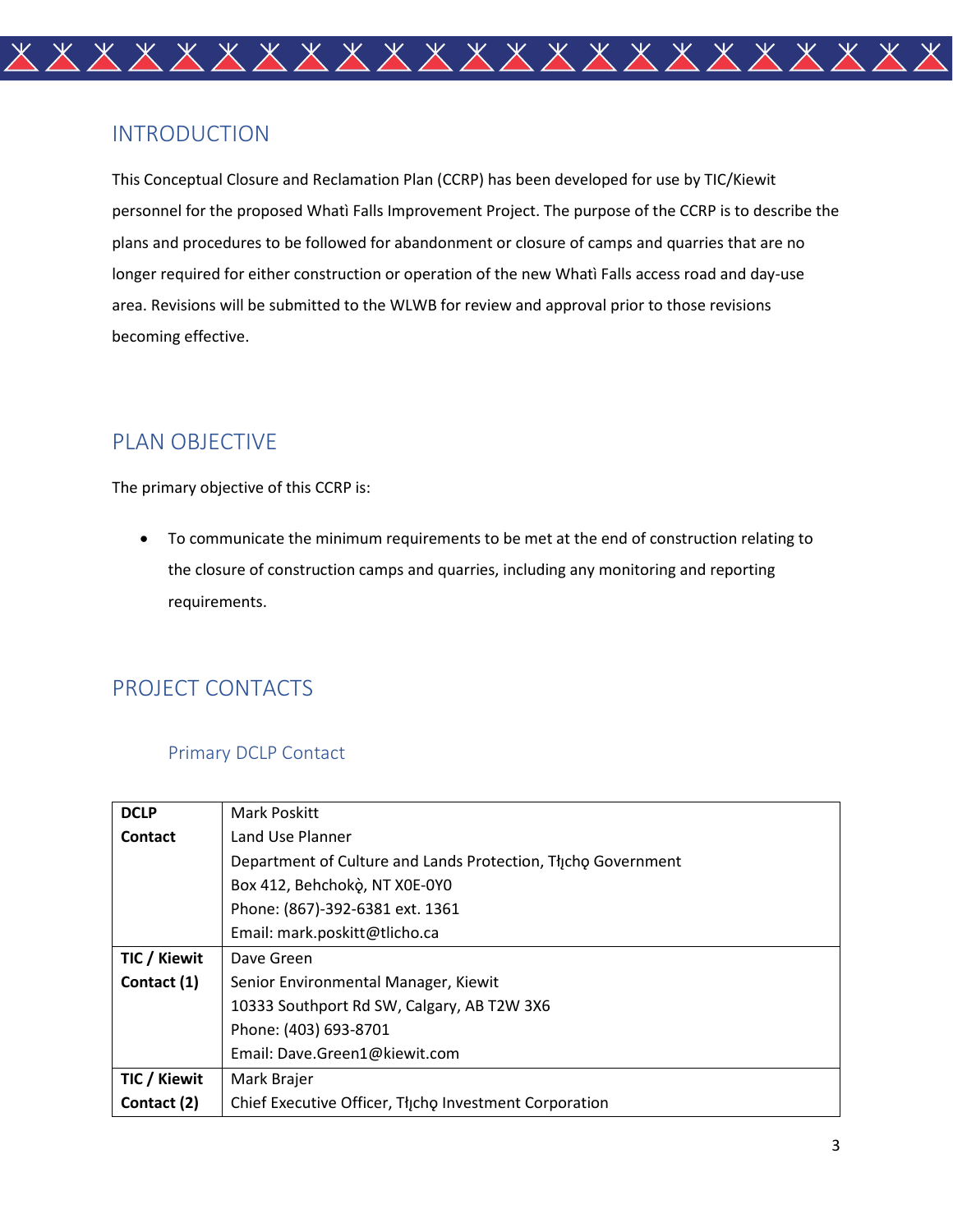

| Bay 25, 100 Borden Drive, Yellowknife, NT X1A-2P2 |
|---------------------------------------------------|
| Phone: 867-766-4909 ext 222                       |
| Email: mbrajer@tlichoic.com                       |

### <span id="page-3-0"></span>ROLES AND RESPONSIBILITIES

The TIC/Kiewit Environmental Manager is ultimately responsible for the success of this Plan and approves all relevant policies and documents, auditing, action planning and the verification process. The TIC/Kiewit Environmental Manager is responsible for the implementation of this Plan including overall management of the Plan and internal reporting.

Other relevant personnel are responsible for the effectiveness of the CCRP by completing required training, supporting implementation or and ensuring compliance to the CCRP, as appropriate to their roles.

## <span id="page-3-1"></span>CLOSURE AND RECLAMATION

#### Camps

#### <span id="page-3-3"></span><span id="page-3-2"></span>Desired Future Condition:

The accompanying maps and application information Once a camp is no longer necessary, all infrastructure associated with the camp is to be removed from the site. Infrastructure associated with the camp includes buildings, sheds, mobile labs, storage containers, concrete pads, foundations and debris.

The camp area including greywater sumps are to be regraded to permit drainage and limit ponded water. All waste generated from infrastructure removal will be taken to the Whatì Community Government waste facilities, and where applicable, only licensed / approved contractors will be used to do so.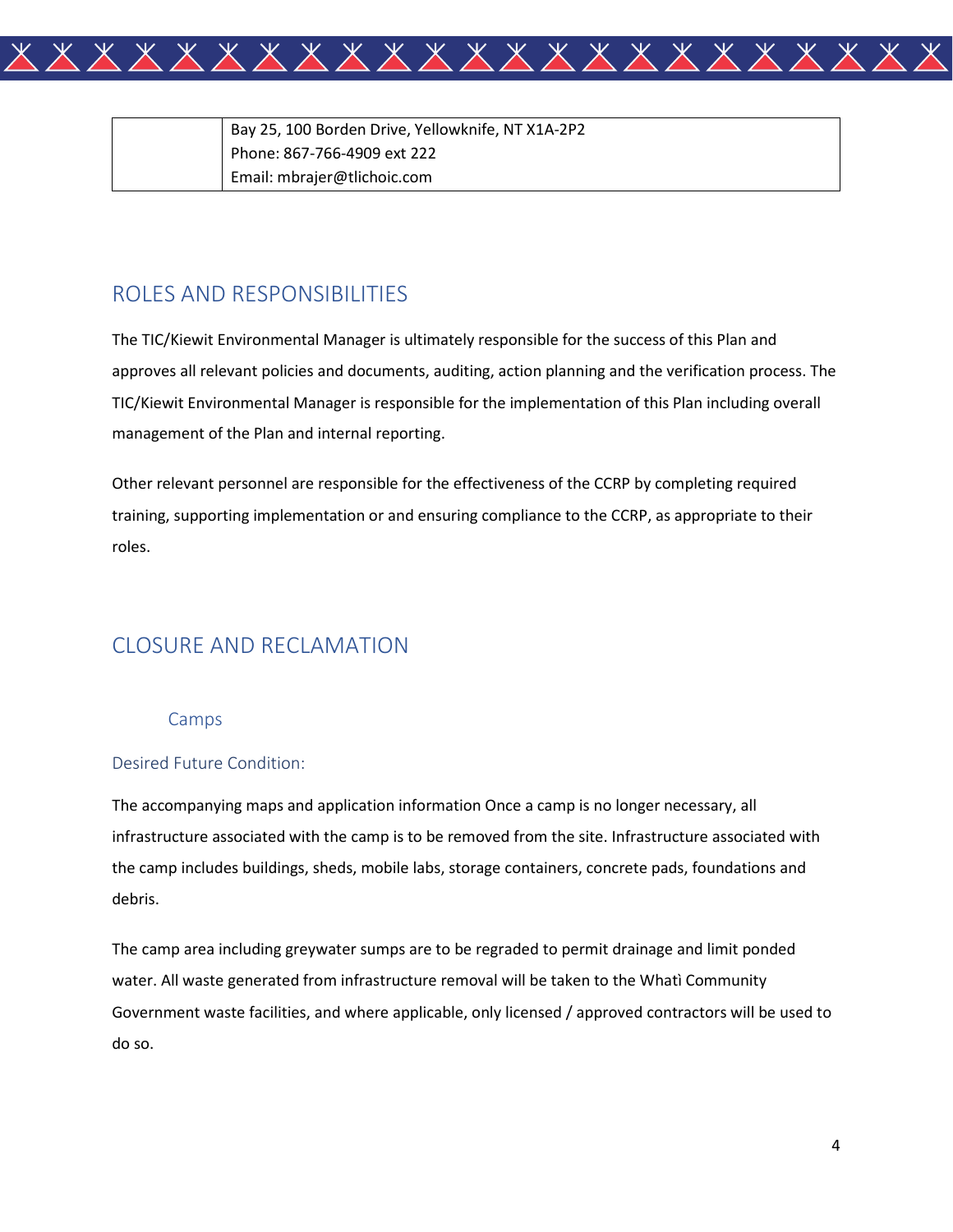

#### <span id="page-4-0"></span>Aesthetics

Camp areas will be cleaned and inspected for debris or garbage. Camp areas located within the alignment will be integrated into the road, whereas camp areas located within quarries will be subject to the requirements of quarry closure.

#### <span id="page-4-1"></span>Wildlife Habitat

Wildlife enhancement measures will be linked to the closure of work camps.

#### <span id="page-4-2"></span>Water Diversion

Upon removal of camp infrastructure regrading may be necessary to maintain positive drainage.

#### Quarries

#### <span id="page-4-4"></span><span id="page-4-3"></span>Desired Future Condition

Operation of quarries are anticipated to continue through construction and into operations either until the material is depleted, or until it is determined that the quarry is no longer required. The active quarry site will be kept clean, tidy, trimmed and free of any garbage and debris during operations.

Upon the final completion of the quarrying operation, the active quarry area will be:

- Trimmed and sloped along the active areas of the pit.
- Grubbing and top soil materials (if any) stockpiled during the development of the quarry will be placed along the pit floor in an appropriate manner to promote revegetation and positive drainage.
- All equipment, seasonal storage shed, trails, etc. will be removed. All waste generated from decommissioning quarries will be taken to the Whatì Community Government Waste facilities and where applicable, only licensed and approved contractors will be used.

#### <span id="page-4-5"></span>Aesthetics

The quarry site at completion of the life of the development will be reclaimed using appropriate equipment to trim, level and replace reclamation materials aesthetically correct over the required areas of the pit floor and side slopes. A buffer of natural vegetation will be maintained between the quarry